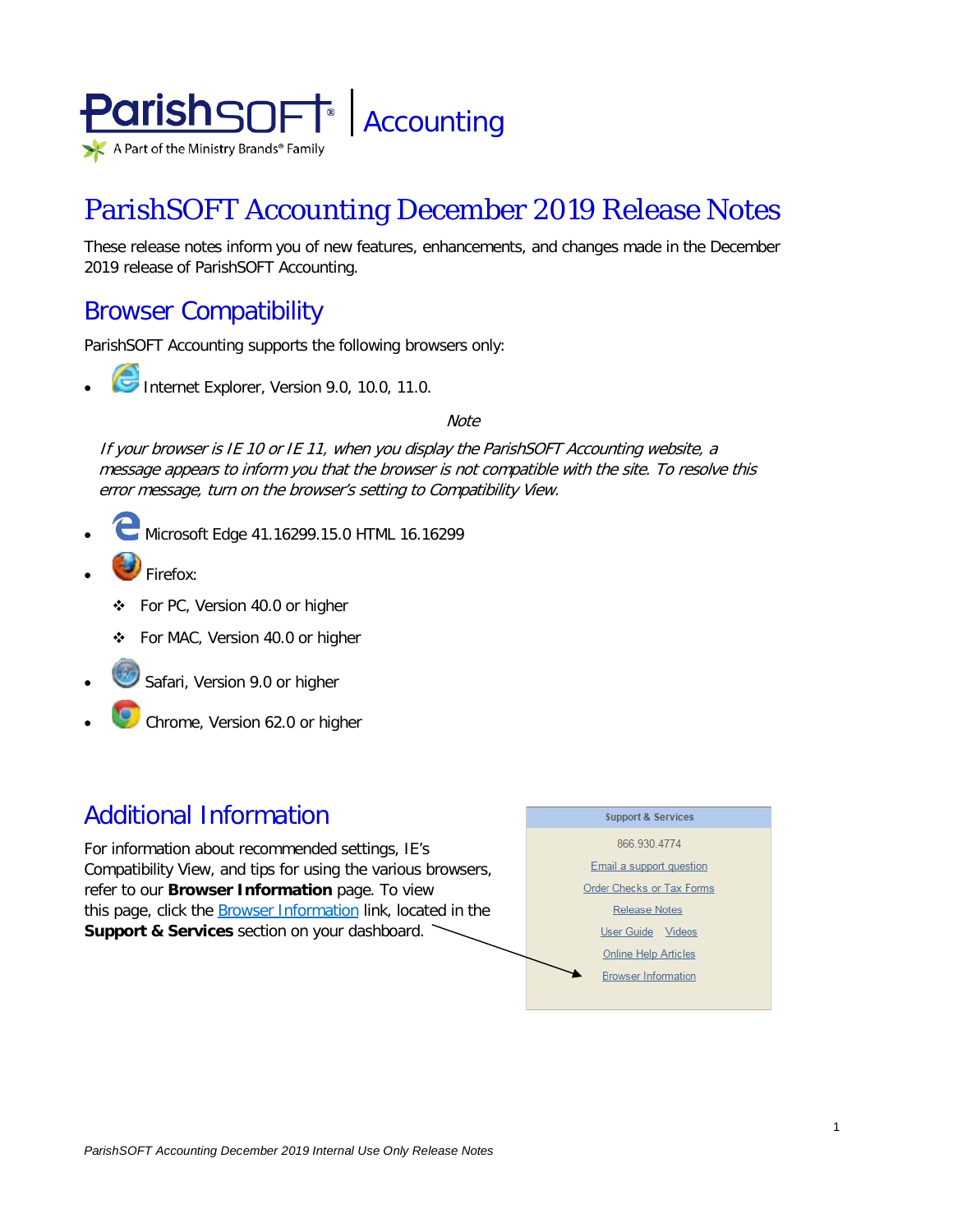## What's New

### Ledger and Payables



Added Ability to Apply Account Restriction Type to Credit Card Charges (GAAP only)

For GAAP users, the **Charge Information** page now features an **Account Restriction** dropdown list. In this list, users can select the type of restriction (for example, **With Donor Restrictions (Temp)**) to apply to credit charges.

|                           |                   |                                                              |                      | Charge Information |                                  |               |                   |               |
|---------------------------|-------------------|--------------------------------------------------------------|----------------------|--------------------|----------------------------------|---------------|-------------------|---------------|
|                           |                   |                                                              |                      |                    |                                  |               | Wiesh Help Videof |               |
|                           |                   | Account Credit Card Payable - Alpha: L-2-50-2102-01 2102 01S |                      |                    | $\vee$                           |               |                   |               |
|                           | Charge Number: 39 |                                                              |                      |                    |                                  |               | Date: 10/17/2019  |               |
|                           |                   |                                                              |                      |                    |                                  |               |                   |               |
|                           |                   | <b>Vendor:</b> Scholastic Testing<br><b>New Vendor</b>       | ×                    |                    |                                  | Authorization |                   |               |
|                           |                   | <b>Scholastic Testing</b>                                    | $\sim$               |                    |                                  |               |                   |               |
|                           |                   |                                                              |                      |                    |                                  |               |                   |               |
|                           |                   |                                                              |                      |                    |                                  |               |                   |               |
|                           |                   |                                                              | ×                    |                    |                                  |               |                   |               |
|                           | Comment           |                                                              |                      |                    |                                  |               |                   |               |
|                           |                   |                                                              |                      |                    |                                  |               |                   |               |
|                           |                   |                                                              |                      |                    |                                  |               |                   |               |
|                           |                   |                                                              |                      |                    |                                  |               |                   |               |
|                           |                   |                                                              |                      |                    |                                  |               |                   |               |
|                           |                   | Account Restriction: With Donor Restrictions (Temp) ~ 4      |                      |                    | Associated Journal Entry Number: |               |                   |               |
|                           | $\mathbf{r}$      | Account                                                      |                      | Amount             | Comment                          |               | Project           |               |
|                           |                   | X 1 5149.41SCG: Testing E-2-13-80-5149-41                    |                      | 75.00              |                                  |               |                   |               |
|                           |                   |                                                              | ۷<br>۷               |                    |                                  |               |                   |               |
|                           |                   |                                                              | $\ddot{\phantom{0}}$ |                    |                                  |               |                   |               |
| $x = z$<br>x <sub>3</sub> |                   |                                                              | Total:               | 75.00              |                                  |               |                   |               |
|                           |                   |                                                              |                      |                    |                                  |               |                   | $\frac{1}{2}$ |
|                           | More Lines        |                                                              |                      |                    |                                  |               |                   |               |
|                           |                   |                                                              |                      |                    |                                  |               |                   |               |

After a charge is submitted, the system creates a journal entry for the transaction to which it assigns a unique reference number. When the charge record is retrieved, it contains a link to the journal entry:

|                                                           |                         |                   |                                                              |             | <b>Charge Information</b> |                                     |                |                  |                   |
|-----------------------------------------------------------|-------------------------|-------------------|--------------------------------------------------------------|-------------|---------------------------|-------------------------------------|----------------|------------------|-------------------|
|                                                           |                         |                   |                                                              |             |                           |                                     |                |                  | Watch Help Video! |
|                                                           |                         |                   | Account Credit Card Payable - Alpha: L-2-50-2102-01 2102.01S |             |                           | $\checkmark$                        |                |                  |                   |
|                                                           |                         |                   |                                                              |             |                           |                                     |                |                  |                   |
|                                                           |                         | Charge Number: 39 |                                                              |             |                           |                                     |                | Date: 10/17/2019 |                   |
|                                                           |                         | Vendor:           | <b>Scholastic Testing</b>                                    | v           |                           |                                     | Authorization: |                  |                   |
|                                                           |                         |                   | New Vendor                                                   |             |                           |                                     |                |                  |                   |
|                                                           |                         |                   | Scholastic Testing                                           | ×           |                           |                                     |                |                  |                   |
|                                                           |                         |                   |                                                              |             |                           |                                     |                |                  |                   |
|                                                           |                         |                   |                                                              |             |                           |                                     |                |                  |                   |
|                                                           |                         |                   |                                                              | $\omega$    |                           |                                     |                |                  |                   |
|                                                           |                         | Comment           |                                                              |             |                           |                                     |                |                  |                   |
|                                                           |                         |                   |                                                              |             |                           |                                     |                |                  |                   |
|                                                           |                         |                   |                                                              |             |                           |                                     |                |                  |                   |
|                                                           |                         |                   |                                                              |             |                           |                                     |                |                  |                   |
|                                                           |                         |                   | Account Restriction: With Donor Restrictions (Temp) ~        |             |                           | Associated Journal Entry Number: 62 |                |                  |                   |
|                                                           |                         |                   |                                                              |             |                           |                                     |                |                  |                   |
|                                                           | #                       |                   | Account                                                      |             | Amount                    | Comment                             |                |                  | Project           |
|                                                           |                         |                   | 1 5149.41SCG: Testing E-2-13-80-5149-41                      | $\check{ }$ | 75.00                     |                                     |                |                  |                   |
|                                                           | $\overline{2}$          |                   |                                                              | $\check{ }$ |                           |                                     |                |                  |                   |
|                                                           | $\overline{\mathbf{3}}$ |                   |                                                              | $\check{}$  |                           |                                     |                |                  |                   |
| $\boldsymbol{\varkappa}$<br>×<br>$\boldsymbol{\varkappa}$ |                         |                   |                                                              | Total:      | 75.00                     |                                     |                |                  |                   |
|                                                           |                         |                   |                                                              |             |                           |                                     |                |                  |                   |
|                                                           | More Lines              |                   |                                                              |             |                           |                                     |                |                  |                   |
|                                                           |                         |                   |                                                              |             | Submit<br>Memorize        | Delete                              |                |                  |                   |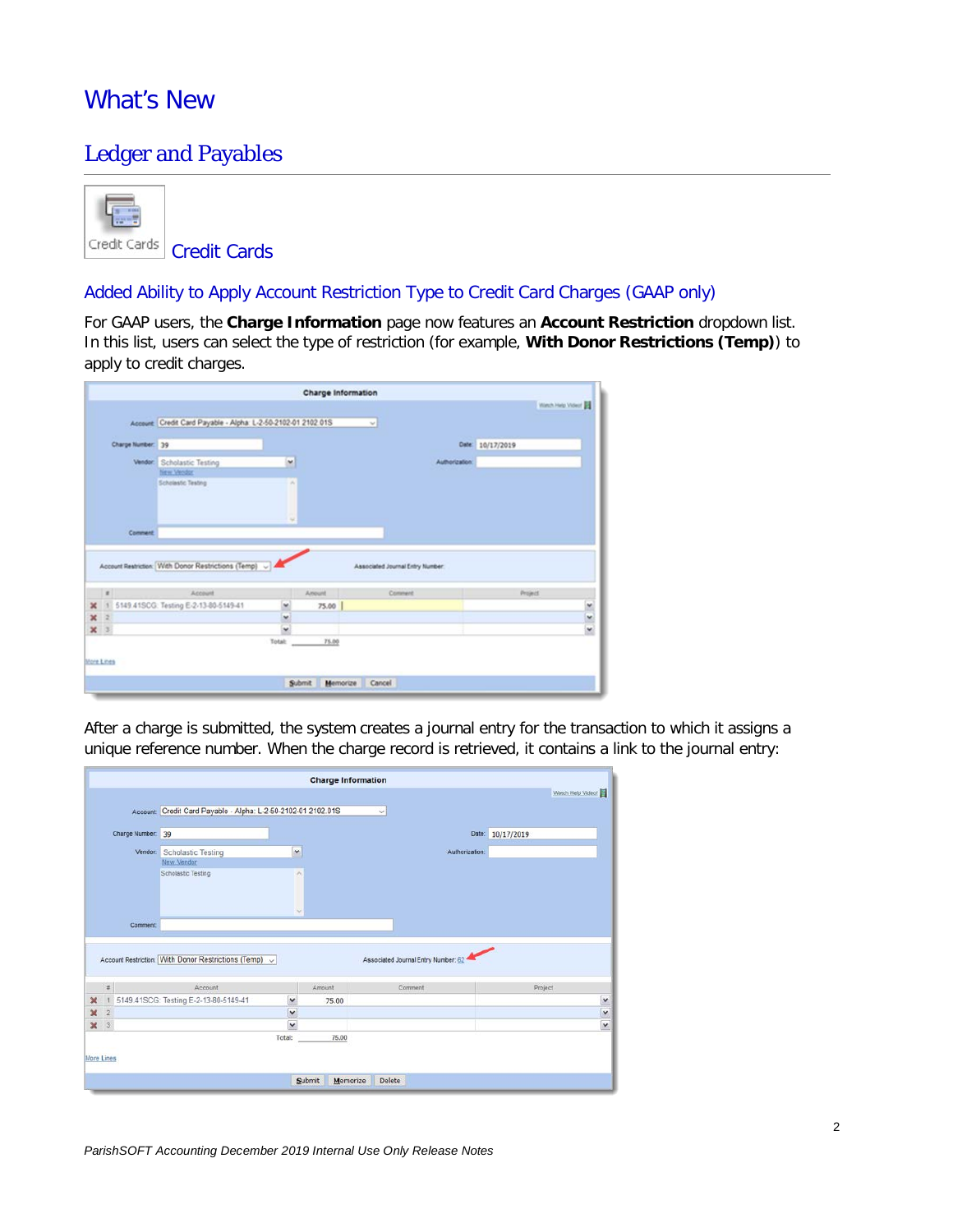## Payroll

### System-Wide

### Tax Tables for 2019 Calendar Year Updated

This release provides up-to-date federal and state payroll tax tables to ensure accurate calculations of payroll taxes for the year 2020.



### ParishSOFT Payroll Updated to Accommodate Revisions to New 2020 W-4 Form

The IRS recently revised the W-4 form, the Employee's Withholding Certificate. Starting in 2020, new employees completing a W-4 upon hire and existing employees updating the form to account for changes in their personal or financial situation must use the revised 2020 version of Form W-4. Employees hired before 2020 are not required to submit the new form.

As an employer, you use the information on the W-4 form to calculate the amount of federal income tax withholding to deduct from employees' payroll checks. Federal revisions to the W-4 required modifications to ParishSOFT Payroll to enable you manage tax data from both the revised version and the old version of the W-4 form. The steps below walk you through the process of viewing and submitting changes to your employees' tax withholdings:

| <b>Click</b> | Employees |  |
|--------------|-----------|--|

- 2. In the **Employee List**, find the employee whose record you want to view or modify. Click  $\boxed{Go}$  to open the employee's record.
- 3. Select the **Tax Data** tab.

The **Federal Tax Withholding** section is where you enter data from the W-4 form.

- 4. Complete the following:
	- a) Select the version of the W-4 form for which you are entering or changing the employee's tax data:



- **Pre 2020**: the previous (before 2020) version of the W-4. Select this option to view W-4 details for existing employees.
- **Post 2019**: the revised (2020) version of the W-4. Select this option to enter W-4 information for new hires or for existing employees making changes to their withholding information. The input fields correspond to the fields on the new 2020 W-4 form.
- b) If necessary, make changes to the W-4 form. Then, click  $\frac{\text{Submit}}{\text{submit}}$  to save them.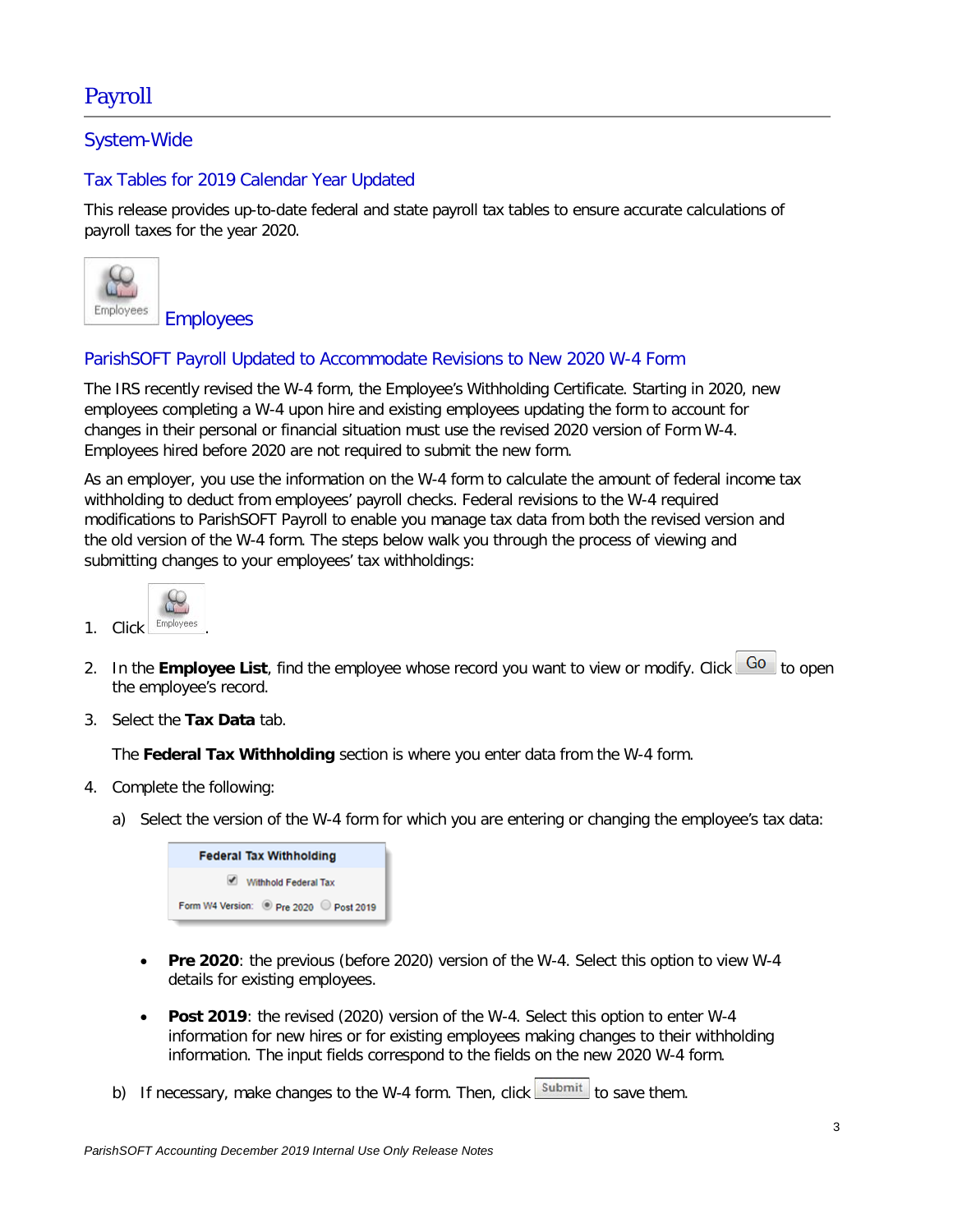

#### 2019 Tax Forms Available

We updated the system, uploaded new forms (W-2, W-3, 944, and 1099-MISC), and tested the process to ensure that users can successfully file tax returns (both electronic and paper) for the 2019 tax season.

### Accounts Receivable



### Added Ability to Delete Payment Records Associated with Negative Line Items

In this update, a **Delete** button was added to payment records created from negative line items on an invoice, as shown in the illustration below:

|                    |                                    | Payment                            |                           |      |                      |
|--------------------|------------------------------------|------------------------------------|---------------------------|------|----------------------|
| Payment Number: 25 |                                    |                                    | Date:                     |      | 10/17/2019           |
| Customer:          | John Maine                         |                                    | Payment Method:           |      | Check                |
|                    | 555 Main St<br>Ann Arbor, MI 48108 |                                    | Ref #:                    |      |                      |
|                    |                                    | a.                                 | Amount:                   |      | 50.00                |
| Memo:              |                                    |                                    |                           |      |                      |
|                    | Fifty Dollars and Zero Cents       |                                    |                           |      |                      |
| Invoice<br>s.      | Product/Service                    |                                    | Credit Applied<br>Account | Paid | Total                |
| 40                 | Summer Camp Registration           | <b>Fees-Parish Events/Programs</b> | 50.00                     | 0.00 | 50.00                |
|                    |                                    |                                    |                           |      |                      |
|                    |                                    | Cancel                             | <b>Delete</b>             |      | <b>Print Receipt</b> |

Clicking the **Delete** button removes both the payment and the credit memo associated with it.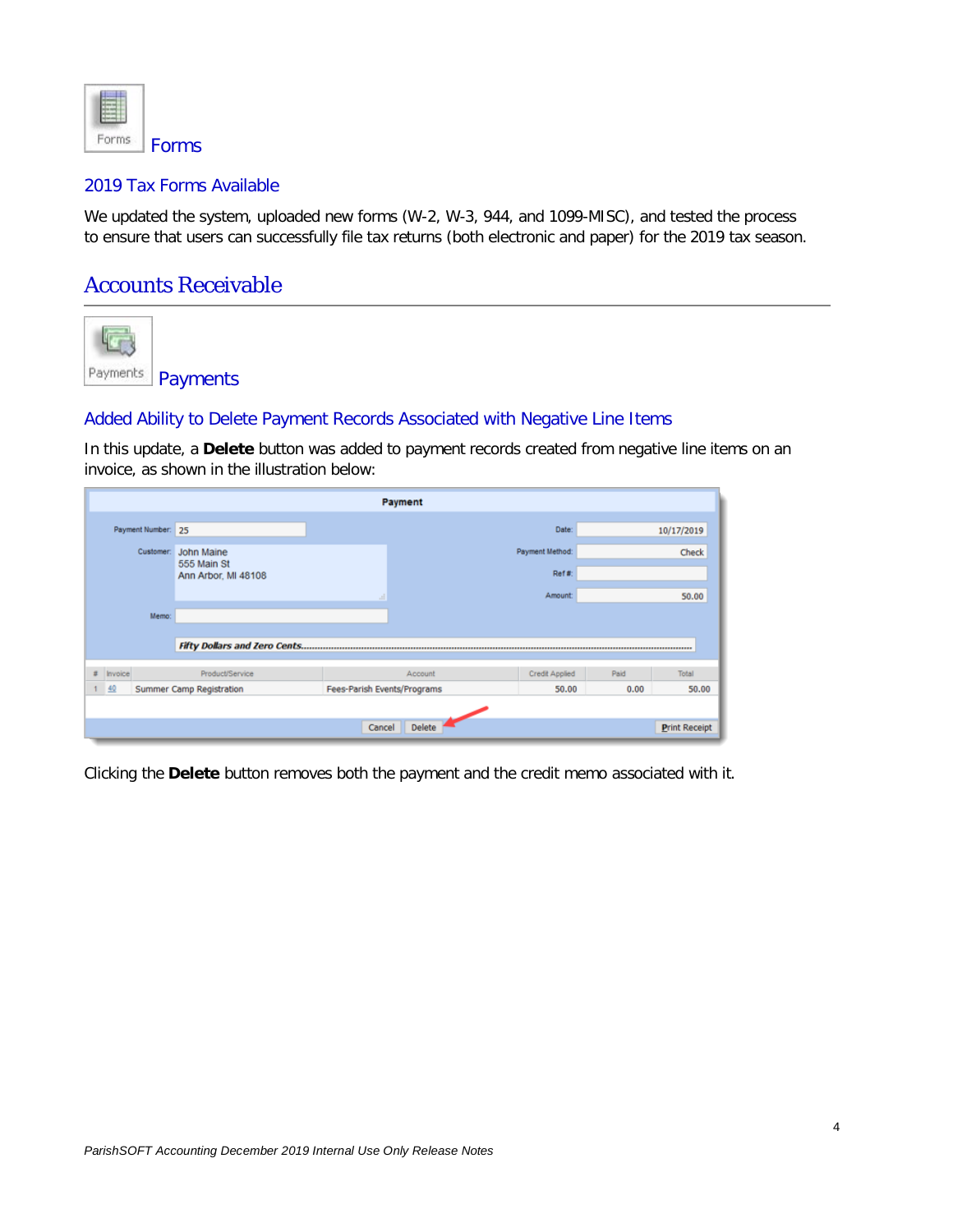### Resolved Issues

### Ledger & Payables



Accounts | Accounts

#### Archived Accounts Appearing in Dropdown Lists for Bank Accounts

Previously, archived bank accounts appeared in the **Interest Income** and **Service Charge** dropdown lists, so users could select them. We fixed this issue. Archived bank accounts were removed from these lists.

### Account Restriction for Sub-Account Editable for GAAP-Enabled Organizations

Previously for organizations enabled for GAAP, if a sub-account was added users could edit the account restriction. We fixed this issue. The account restriction setting for a newly added sub-account is now read only.



#### Credit Card Entries Associated with Some Vendors Not Memorized Accurately

Previously, the system incorrectly memorized credit card entries associated with vendors who had automatic distributions set up in their records. We fixed this issue.



#### Error Experienced with Memorizing Paid Bills in Non-Primary Accrual Systems

Previously in non-Primary/Subsidiary accrual accounting systems when a paid bill was memorized, the system automatically copied the sub-bank account information to the memorized transaction. This sometimes caused conflicts with other system processes (for example, archiving) because a bill created from a memorized transaction cannot be assigned a sub-bank account until the bill is paid. We fixed this issue. Now when a paid bill is memorized, the account in the **SubBankAccount** field is not copied to the memorized transaction. The field remains blank. After the memorized transaction is reused to pay a bill, the sub-bank account is assigned.